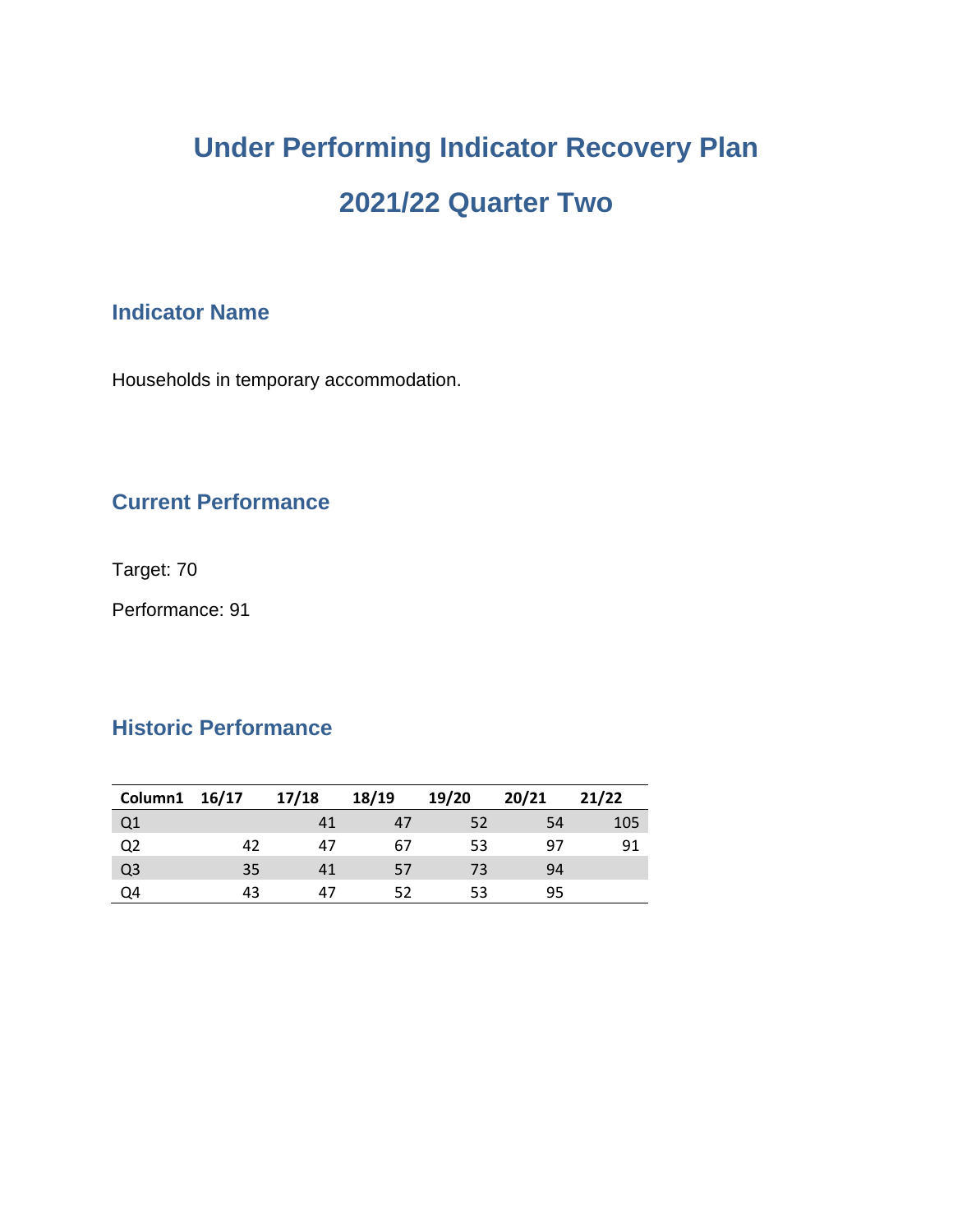### **Reasons for Current Under Performance**

Currently our temporary accommodation (TA) numbers can be broken down into 2 categories:-

- nightly paid accommodation (B&B)
- longer term TA

Nightly paid accommodation is used in emergency situations normally at a high cost to the council.

Other TA is lower cost to the council, often being covered in total by housing benefit and is also in the most parts owned by the council.

Due to hard of work of the housing needs team over the past 6 weeks:

- total numbers in nighty paid reduced from 50 to 32
- total number in council owned temporary accommodation is 59

The main reasons for the continued high numbers in TA are:-

- ongoing impact of the covid pandemic
- lack of move on accommodation from TA

There has also been a number of residents refusing offers of secure accommodation which has contributed to TA numbers remaining where they are. We are addressing this along with a lack of use of the private rented sector.

#### **Actions to Improve Under Performance**

(or reasons why this is not necessary)

We are still working to reduce the need for nightly paid accommodation by making better use of council owned accommodation. The team are also now carrying out more vigorous checks on those that approach the service to ensure that they are genuine cases which need our assistance and using increased prevention tools to help sustain current arrangements such as staying with friends or family and negotiating with landlords to maintain tenancies.

We are making greater use of private rented accommodation within the borough through final offers by matching those who have been in TA the longest periods to suitable, affordable accommodation. We are also liaising with our social housing